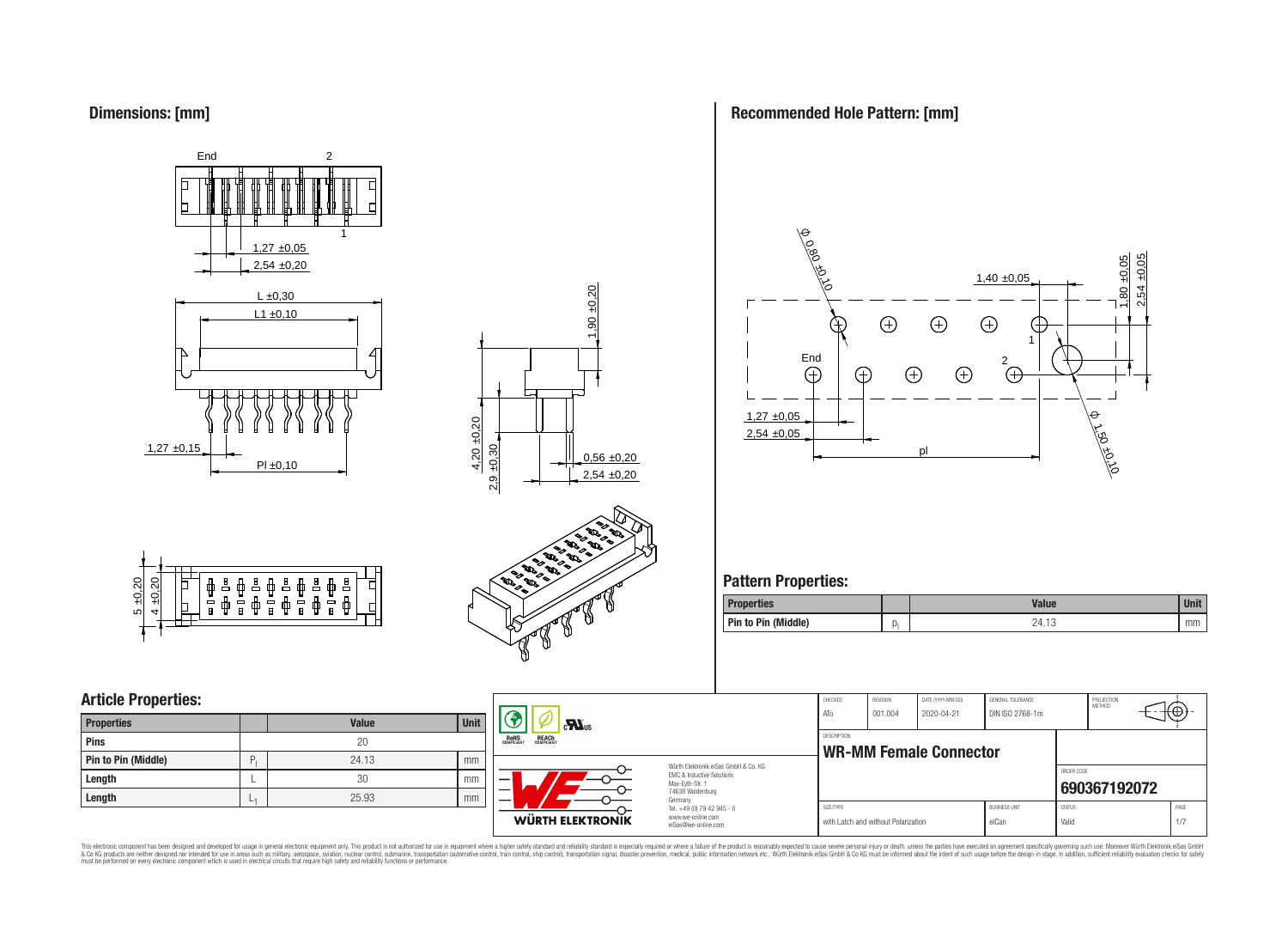### **Kind Properties:**

| <b>Properties</b> |   | <b>Test conditions</b> | <b>Value</b> | <b>Unit</b> |  |  |  |
|-------------------|---|------------------------|--------------|-------------|--|--|--|
| <b>Pitch</b>      | D | per Row                | 2.54         | mm          |  |  |  |
| <b>Durability</b> |   | 25 Mating cycles       |              |             |  |  |  |
| Gender            |   | Female                 |              |             |  |  |  |

# **Material Properties:**

| <b>Insulator Material</b>            | PBT                   |
|--------------------------------------|-----------------------|
| <b>Insulator Flammability Rating</b> | $UL94V-0$             |
| <b>Insulator Color</b>               | Red                   |
| <b>Contact Material</b>              | Phosphor Bronze       |
| <b>Contact Plating</b>               | Matte Tin over Nickel |
| <b>Contact Type</b>                  | Stamped               |

### **General Information:**

| Operating Temperature |  |
|-----------------------|--|
|-----------------------|--|

-40 up to +105 °C

# **Electrical Properties:**

| <b>Properties</b>            |           | <b>Test conditions</b> | <b>Value</b> | <b>Unit</b> | Tol. |
|------------------------------|-----------|------------------------|--------------|-------------|------|
| <b>Rated Current</b>         |           | per Pin (PCB)          | 1.5          | Α           |      |
| <b>Working Voltage</b>       |           |                        | 100          | V(AC)       |      |
| <b>Withstanding Voltage</b>  |           | min                    | 500          | V(AC)       |      |
| <b>Contact Resistance</b>    | R         |                        | 10           | $m\Omega$   | max. |
| <b>Insulation Resistance</b> | $R_{ISO}$ |                        | 1000         | MΩ          | min. |

# **Certification:**

| <b>RoHS Approval</b>  | Compliant [2011/65/EU&2015/863]     |
|-----------------------|-------------------------------------|
| <b>REACh Approval</b> | Conform or declared [(EC)1907/2006] |
| cULus Approval        | F323964                             |

#### CHECKED REVISION DATE (YYYY-MM-DD) GENERAL TOLERANCE PROJECTION<br>METHOD (⊕ ATo 001.004 2020-04-21 DIN ISO 2768-1m  $\mathbf{M}$ <sub>us</sub> DESCRIPTION RoH<sub>S</sub> **WR-MM Female Connector** Würth Elektronik eiSos GmbH & Co. KG ORDER CODE EMC & Inductive Solutions Max-Eyth-Str. 1 **[690367192072](https://katalog.we-online.de/en/em/WR-MM/690367192072)** 74638 Waldenburg Germany Tel. +49 (0) 79 42 945 - 0 SIZE/TYPE BUSINESS UNIT STATUS PAGE www.we-online.com **WÜRTH ELEKTRONIK** with Latch and without Polarization eiCan valid Valid Valid 2/7 eiSos@we-online.com

# This electronic component has been designed and developed for usage in general electronic equipment only. This product is not authorized for subserved requipment where a higher selection equipment where a higher selection

# **Specific Recommendation:**

In order to handle products correctly, please download our precaution guide which is available under "Tutorials" on our Homepage: www. we-online.com/precaution\_wr-mm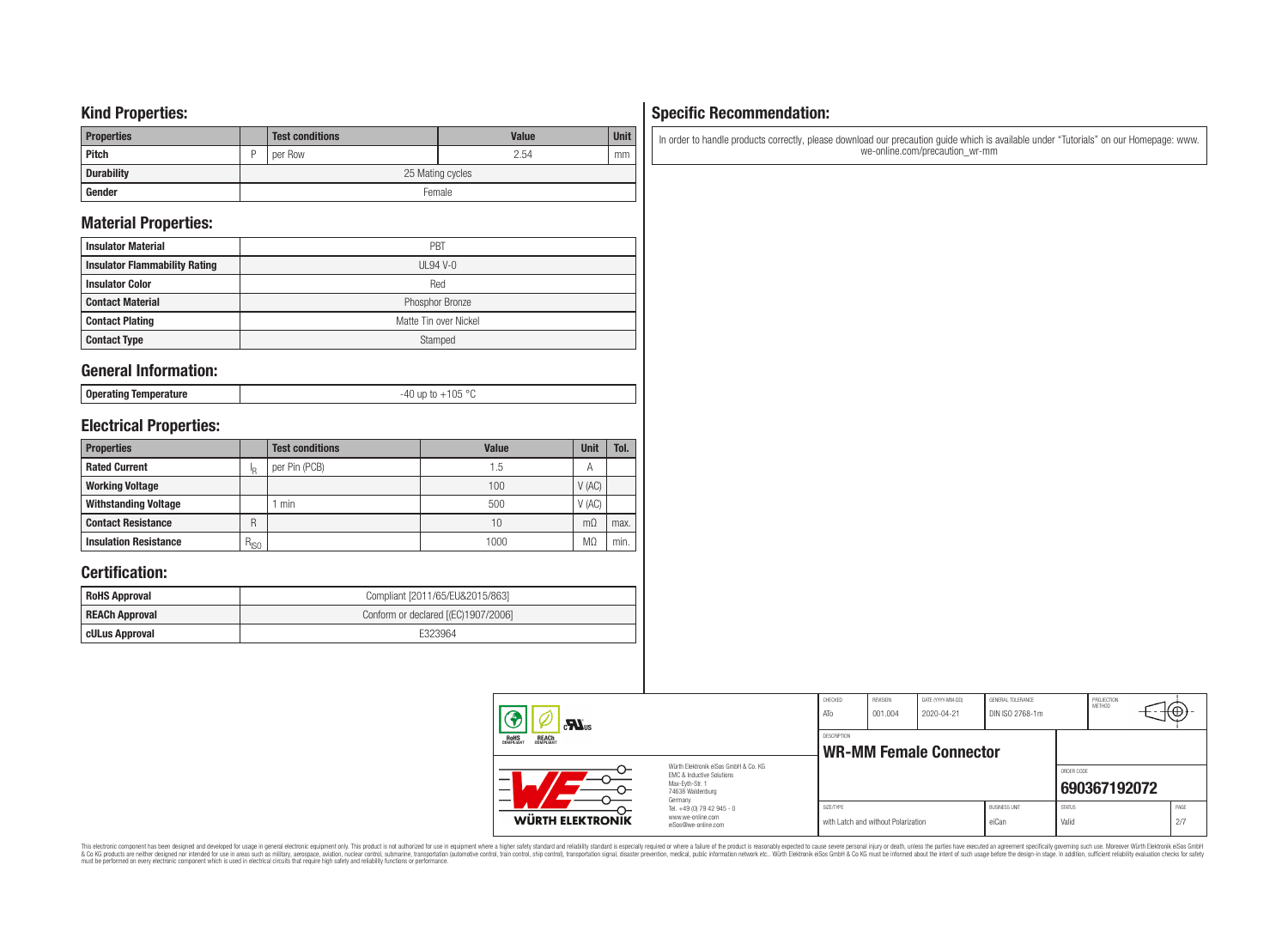





NB: Actual packaging may slightly differ from datasheet

| $L_{\text{TUB}}$ (mm) | 140<br>$\mathsf{W}_{\mathsf{TUB}}$ (mm) | $H_{TUB}$ (mm) | $_{\text{ID}}$ (mm)<br>.apr | Packaging<br>Unit. | Material |
|-----------------------|-----------------------------------------|----------------|-----------------------------|--------------------|----------|
| I typ.                | 1 IVL                                   | tVV.           | . TVD                       | l DCS              |          |
| 600                   | 12.5                                    | .              | U.G                         |                    | Plastic  |

| $\mathbf{M}$ us<br><b>ROHS</b><br>COMPLIANT<br><b>REACH</b><br>COMPLIANT                                                 |                                                                                   | CHECKED<br>ATo                                      | <b>REVISION</b><br>001.004          | DATE (YYYY-MM-DD)<br>2020-04-21 | GENERAL TOLERANCE<br>DIN ISO 2768-1m |                        | PROJECTION<br>METHOD | π⊕∵         |
|--------------------------------------------------------------------------------------------------------------------------|-----------------------------------------------------------------------------------|-----------------------------------------------------|-------------------------------------|---------------------------------|--------------------------------------|------------------------|----------------------|-------------|
|                                                                                                                          |                                                                                   | <b>DESCRIPTION</b><br><b>WR-MM Female Connector</b> |                                     |                                 |                                      |                        |                      |             |
| Würth Elektronik eiSos GmbH & Co. KG<br><b>EMC &amp; Inductive Solutions</b><br>–<br>Max-Eyth-Str. 1<br>74638 Waldenburg |                                                                                   |                                                     |                                     |                                 |                                      | ORDER CODE             | 690367192072         |             |
| WÜRTH ELEKTRONIK                                                                                                         | Germany<br>Tel. +49 (0) 79 42 945 - 0<br>www.we-online.com<br>eiSos@we-online.com | SIZE/TYPE                                           | with Latch and without Polarization |                                 | <b>BUSINESS UNIT</b><br>eiCan        | <b>STATUS</b><br>Valid |                      | PAGE<br>3/7 |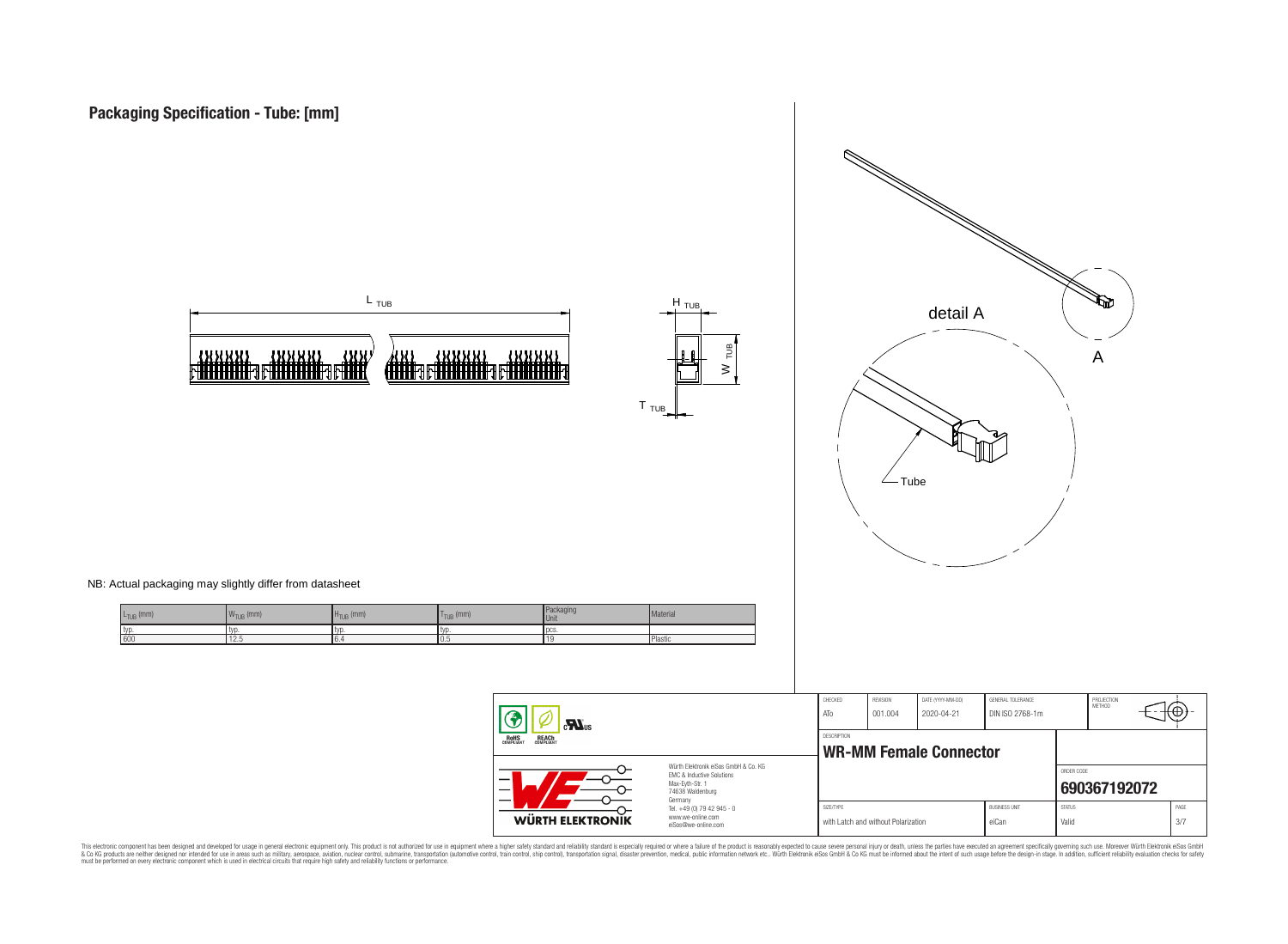

NB: Actual packaging may slightly differ from datasheet

| $\cdot$ (mm) | $W_{\text{in}}$ (mm) | $H_{IC}$ (mm) | $L_{\cap}$ (mm) | $Wc$ (mm) | $Ho$ (mm)        | No. of tube<br>per outer packaging | <b>Outer</b><br>packaging unit | Material     |
|--------------|----------------------|---------------|-----------------|-----------|------------------|------------------------------------|--------------------------------|--------------|
| tvi          | ΙVΟ                  | l typ         | l tvr           | l tvo     | l typ            | l tube.                            | l pcs.                         |              |
| 607          | 60                   | 102           | 630             | 150       | $\sim$<br>1 Z.JU | 124f<br><b>LTU</b>                 | 4560                           | <b>Paper</b> |

| $\mathbf{r}$                                                                                             |                                                                                   | CHECKED<br>ATo                                      | REVISION<br>001.004                 | DATE (YYYY-MM-DD)<br>2020-04-21 | GENERAL TOLERANCE<br>DIN ISO 2768-1m |                        | PROJECTION<br><b>METHOD</b> | tФ |             |
|----------------------------------------------------------------------------------------------------------|-----------------------------------------------------------------------------------|-----------------------------------------------------|-------------------------------------|---------------------------------|--------------------------------------|------------------------|-----------------------------|----|-------------|
| <b>ROHS</b><br>COMPLIANT<br><b>REACH</b><br>COMPLIANT                                                    |                                                                                   | <b>DESCRIPTION</b><br><b>WR-MM Female Connector</b> |                                     |                                 |                                      |                        |                             |    |             |
| Würth Flektronik eiSos GmbH & Co. KG<br>EMC & Inductive Solutions<br>Max-Eyth-Str. 1<br>74638 Waldenburg |                                                                                   |                                                     |                                     |                                 |                                      | ORDER CODE             | 690367192072                |    |             |
| WÜRTH ELEKTRONIK                                                                                         | Germany<br>Tel. +49 (0) 79 42 945 - 0<br>www.we-online.com<br>eiSos@we-online.com | SIZE/TYPE                                           | with Latch and without Polarization |                                 | <b>BUSINESS UNIT</b><br>eiCan        | <b>STATUS</b><br>Valid |                             |    | PAGE<br>4/7 |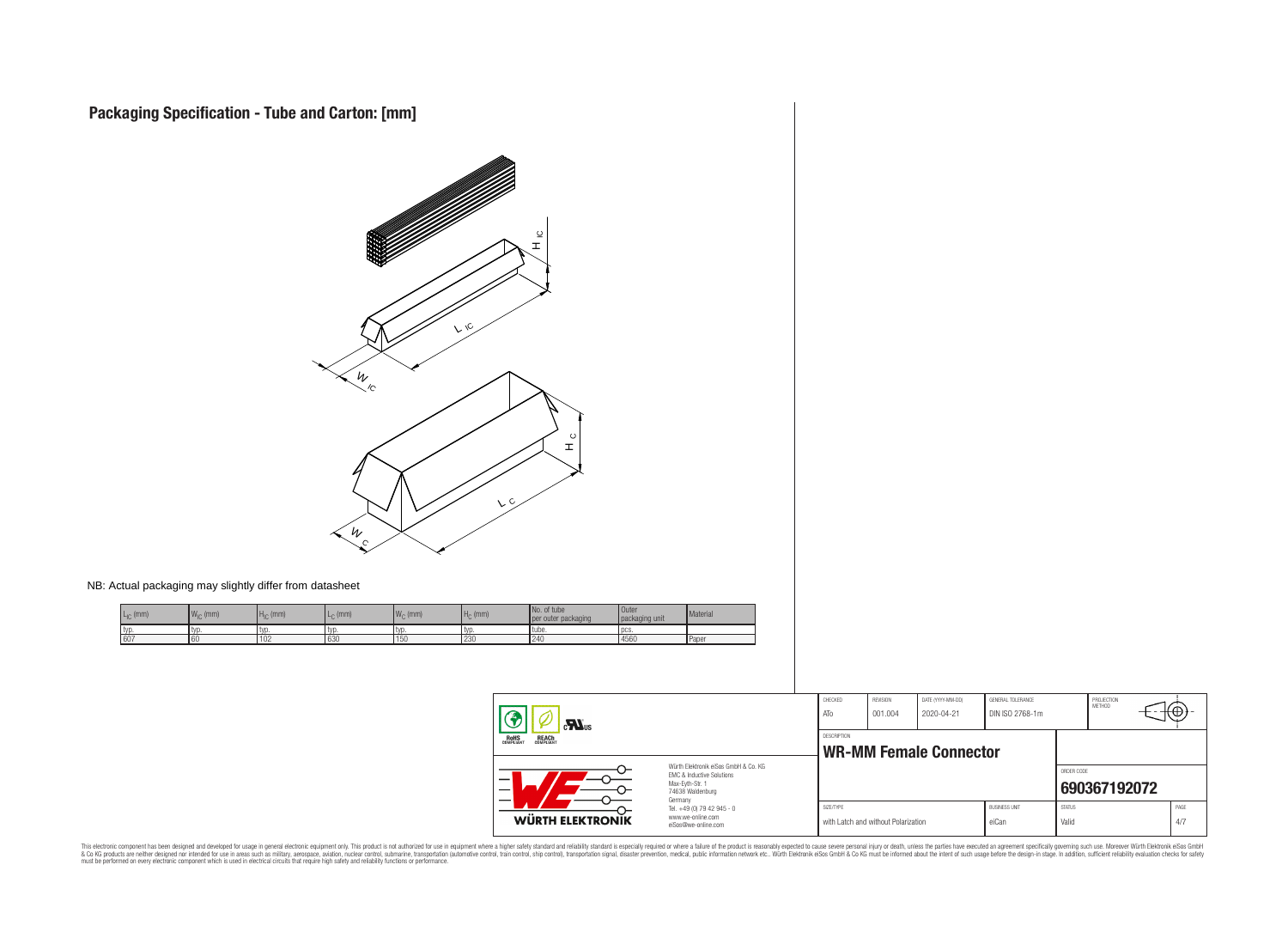# **Classification Wave Soldering Profile:**



----- min temperature procedure

----- max temperature procedure

# **Classification Wave Soldering Profile:**

| <b>Profile Feature</b>                             |                | <b>Pb-Free Assembly</b>                     | <b>Sn-Pb Assembly</b>                       |  |  |  |
|----------------------------------------------------|----------------|---------------------------------------------|---------------------------------------------|--|--|--|
| Preheat Temperature Min <sup>1)</sup>              | s min          | 100 °C                                      | 100 °C                                      |  |  |  |
| <b>Preheat Temperature Typical</b><br>s typical    |                | 120 °C                                      | 120 °C                                      |  |  |  |
| <b>Preheat Temperature Max</b>                     |                | 130 °C                                      | 130 °C                                      |  |  |  |
| Preheat Time $t_s$ from $T_{s,min}$ to $T_{s,max}$ | $t_{s}$        | 70 seconds                                  | 70 seconds                                  |  |  |  |
| Ramp-up Rate                                       | ΔΤ             | 150 $\degree$ C max.                        | 150 $\degree$ C max.                        |  |  |  |
| <b>Peak Temperature</b>                            | $T_{\text{D}}$ | $250 °C - 260 °C$                           | $235 °C - 260 °C$                           |  |  |  |
| Time of actual peak temperature                    | $t_{p}$        | max. 10 seconds<br>max. 5 seconds each wave | max. 10 seconds<br>max. 5 seconds each wave |  |  |  |
| Ramp-down Rate, Min                                |                | $\sim$ 2 K/ second                          | $\sim$ 2 K/ second                          |  |  |  |
| Ramp-down Rate, Typical                            |                | $\sim$ 3.5 K/ second                        | $\sim$ 3.5 K/ second                        |  |  |  |
| Ramp-down Rate, Max                                |                | $\sim$ 5 K/ second                          | $\sim$ 5 K/ second                          |  |  |  |
| Time 25 $\degree$ C to 25 $\degree$ C              |                | 4 minutes                                   | 4 minutes                                   |  |  |  |

1) refer to EN61760-1:2006

refer to EN61760-1:2006

|  | $c_{\text{N}}$ <sub>us</sub>                          |                                                                                                                     | CHECKED<br>ATo | REVISION<br>001.004                 | DATE (YYYY-MM-DD)<br>2020-04-21 | GENERAL TOLERANCE<br>DIN ISO 2768-1m |                        | PROJECTION<br><b>METHOD</b> | ΉΨ.         |
|--|-------------------------------------------------------|---------------------------------------------------------------------------------------------------------------------|----------------|-------------------------------------|---------------------------------|--------------------------------------|------------------------|-----------------------------|-------------|
|  | <b>ROHS</b><br>COMPLIANT<br><b>REACH</b><br>COMPLIANT |                                                                                                                     | DESCRIPTION    |                                     | <b>WR-MM Female Connector</b>   |                                      |                        |                             |             |
|  |                                                       | Würth Elektronik eiSos GmbH & Co. KG<br>EMC & Inductive Solutions<br>Max-Evth-Str. 1<br>74638 Waldenburg<br>Germany |                |                                     |                                 |                                      | ORDER CODE             | 690367192072                |             |
|  | WÜRTH ELEKTRONIK                                      | Tel. +49 (0) 79 42 945 - 0<br>www.we-online.com<br>eiSos@we-online.com                                              | SIZE/TYPE      | with Latch and without Polarization |                                 | <b>BUSINESS UNIT</b><br>eiCan        | <b>STATUS</b><br>Valid |                             | PAGE<br>5/7 |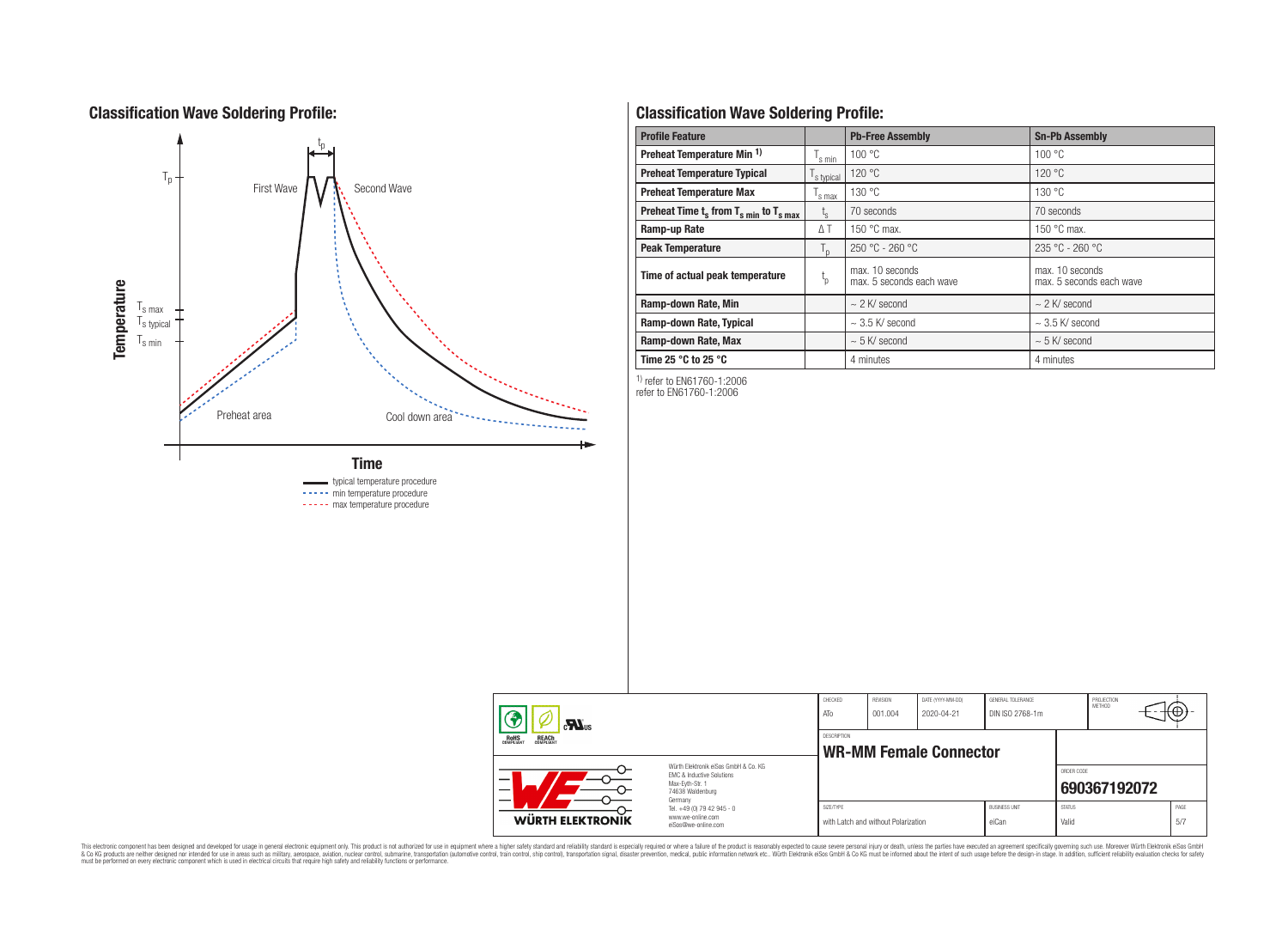# **Cautions and Warnings:**

### **The following conditions apply to all goods within the product series of the Connectors of Würth Elektronik eiSos GmbH & Co. KG:**

### **General:**

- This mechanical component is designed and manufactured for use in general electronic equipment.
- Würth Elektronik must be asked for written approval (following the PPAP procedure) before incorporating the components into any equipment in fields such as military, aerospace, aviation, nuclear control, submarine, transportation (automotive control, train control, ship control), transportation signal, disaster prevention, medical, public information network, etc. where higher safety and reliability are especially required and/or if there is the possibility of direct damage or human injury.
- Mechanical components that will be used in safety-critical or high-reliability applications, should be pre-evaluated by the customer.
- The mechanical component is designed and manufactured to be used within the datasheet specified values. If the usage and operation conditions specified in the datasheet are not met, the component may be damaged or dissolved.
- Do not drop or impact the components, the component may be damaged.
- Prevent any damage or scratches on the component, especially on the actuator.
- Direct mechanical impact to the product shall be prevented (e.g overlapping of the PCB's).
- Würth Elektronik products are qualified according to international standards, which are listed in each product reliability report. Würth Elektronik does not warrant any customer qualified product characteristics beyond Würth Elektroniks' specifications, for its validity and sustainability over time.
- The responsibility for the applicability of the customer specific products and use in a particular customer design is always within the authority of the customer. All technical specifications for standard products do also apply to customer specific products.
- The mechanical component is designed to be used along with Würth Elektronik counterparts and tools. Würth Elektronik cannot ensure the reliability of these components while being used with other products.

### **Product Specific:**

### Soldering:

- The solder profile must comply with the technical product specifications. All other profiles will void the warranty.
- All other soldering methods are at the customers' own risk.

### Cleaning and Washing:

- Washing agents used during the production to clean the customer application might damage or change the characteristics of the component, body, pins and termination. Washing agents may have a negative effect on the long-term functionality of the product.
- Using a brush during the cleaning process may deform function relevant areas. Therefore, we do not recommend using a brush during the PCB cleaning process.

#### Potting and Coating:

• If the product is potted in the customer application, the potting material might shrink or expand during and after hardening. Shrinking could lead to an incomplete seal, allowing contaminants into the components. Expansion could damage the components. We recommend a manual inspection after potting or coating to avoid these effects.

### **Storage Conditions:**

- A storage of Würth Elektronik products for longer than 12 months is not recommended. Within other effects, the terminals may suffer degradation, resulting in bad solderability. Therefore, all products shall be used within the period of 12 months based on the day of shipment.
- Do not expose the components to direct sunlight.
- The storage conditions in the original packaging are defined according to DIN EN 61760-2.
- The storage conditions stated in the original packaging apply to the storage time and not to the transportation time of the components.

### **Handling:**

- Do not repeatedly operate the component with excessive force. It may damage or deform the component resulting in malfunction.
- In the case a product requires particular handling precautions, in addition to the general recommendations mentioned here before, these will appear on the product datasheet.

These cautions and warnings comply with the state of the scientific and technical knowledge and are believed to be accurate and reliable. However, no responsibility is assumed for inaccuracies or incompleteness.

| $\mathbf{r}$                                                                                                                                                                      |                                                                        | CHECKED<br>ATo                               | REVISION<br>001.004                 | DATE (YYYY-MM-DD)<br>2020-04-21 | GENERAL TOLERANCE<br>DIN ISO 2768-1m |                        | PROJECTION<br>METHOD | ₩           |
|-----------------------------------------------------------------------------------------------------------------------------------------------------------------------------------|------------------------------------------------------------------------|----------------------------------------------|-------------------------------------|---------------------------------|--------------------------------------|------------------------|----------------------|-------------|
| <b>REACH</b><br>COMPLIANT<br><b>ROHS</b><br>COMPLIANT<br>Würth Flektronik eiSos GmbH & Co. KG<br>FMC & Inductive Solutions<br>_<br>Max-Evth-Str. 1<br>74638 Waldenburg<br>Germany |                                                                        | DESCRIPTION<br><b>WR-MM Female Connector</b> |                                     |                                 |                                      |                        |                      |             |
|                                                                                                                                                                                   |                                                                        |                                              |                                     |                                 |                                      | ORDER CODE             | 690367192072         |             |
| <b>WÜRTH ELEKTRONIK</b>                                                                                                                                                           | Tel. +49 (0) 79 42 945 - 0<br>www.we-online.com<br>eiSos@we-online.com | SIZE/TYPE                                    | with Latch and without Polarization |                                 | <b>BUSINESS UNIT</b><br>eiCan        | <b>STATUS</b><br>Valid |                      | PAGE<br>6/7 |

This electronic component has been designed and developed for usage in general electronic equipment only. This product is not authorized for use in equipment where a higher safety standard and reliability standard si espec & Ook product a label and the membed of the seasuch as marked and as which such a membed and the such assume that income in the seasuch and the simulation and the such assume that include to the such a membed and the such